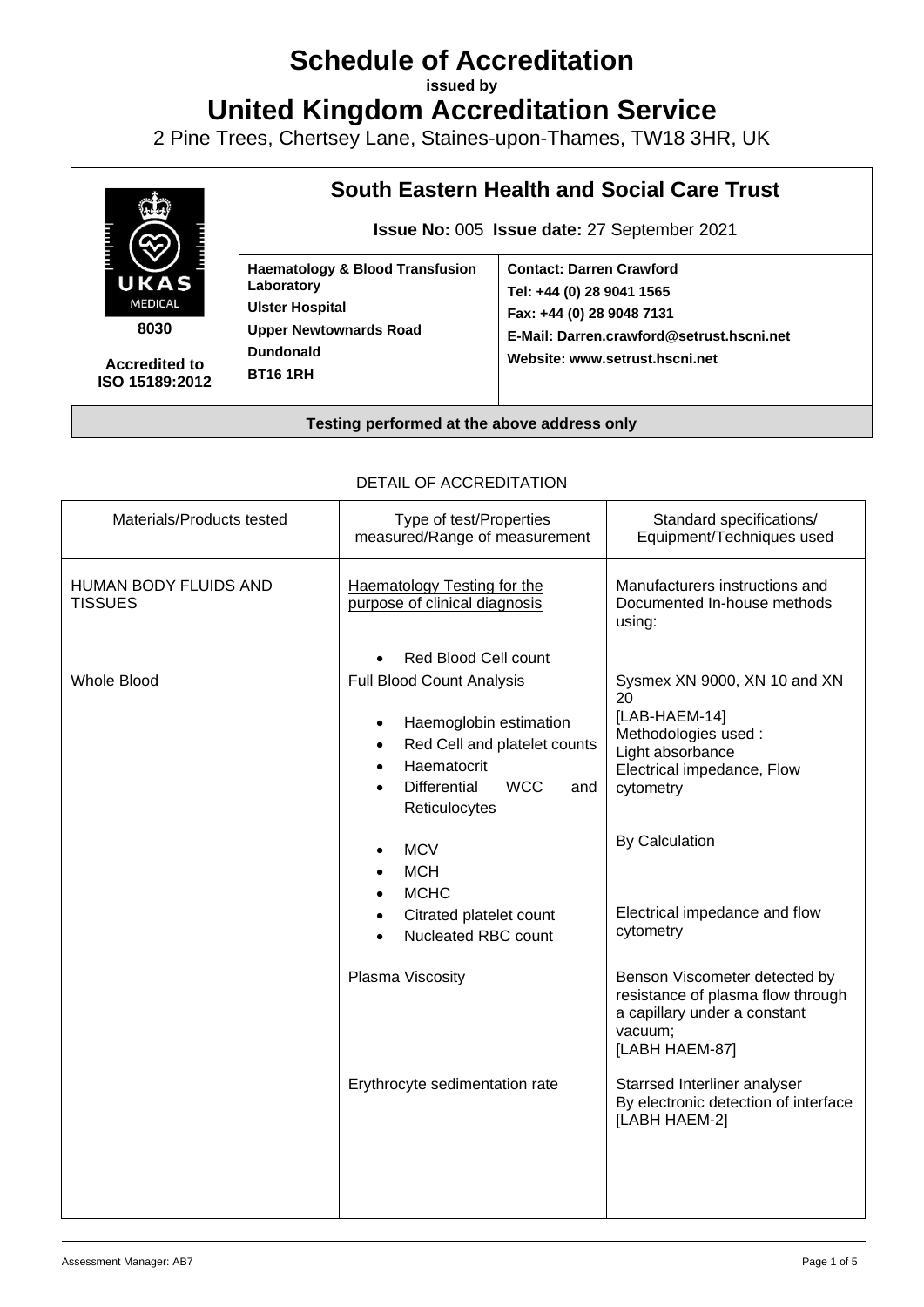

**Accredited to ISO 15189:2012** 

## **Schedule of Accreditation issued by United Kingdom Accreditation Service**

2 Pine Trees, Chertsey Lane, Staines -upon -Thames, TW18 3HR, UK

### **South Eastern Health and Social Care Trust**

**Issue No:** 005 **Issue date:** 27 September 2021

### **Testing performed at main address only**

| Materials/Products tested                 | Type of test/Properties<br>measured/Range of measurement                                                                                  | Standard specifications/<br>Equipment/Techniques used                                                                                                                                                                |
|-------------------------------------------|-------------------------------------------------------------------------------------------------------------------------------------------|----------------------------------------------------------------------------------------------------------------------------------------------------------------------------------------------------------------------|
| HUMAN BODY FLUIDS AND<br>TISSUES (cont'd) | <b>Haematology Testing for the</b><br>purpose of clinical diagnosis<br>(cont'd)                                                           | Manufacturers instructions and<br>Documented In-house methods<br>using:                                                                                                                                              |
| Whole blood (cont'd)                      | Erythrocyte sedimentation rate                                                                                                            | Documented manual procedure<br>by visual detection of interface<br>Westergren [LABH HAEM-3<br>manual]                                                                                                                |
|                                           | Film examination and reporting of<br>normal and abnormal morphologies<br>Manual white cell differential                                   | May Grunwald Giemsa stain<br>(manual staining)<br>Romanowsky stain (Automated<br>(Aerospray) stainer)<br>[LABH HAEM-, 23, & 8]<br>using microscopy<br>[LABH HAEM-7]                                                  |
| Bone marrow                               | Bone Marrow examination and<br>reporting of normal and abnormal<br>morphologies                                                           | Perls Prussian blue<br>May Grunwald Giemsa stain<br>Romanowsky stain<br>[LABH HAEM-22, 23, & 8]                                                                                                                      |
|                                           | <b>Malarial Parasite Detection</b><br>P.falciparum<br>$\bullet$<br>Non-P.falciparum<br>$\bullet$                                          | <b>BioRad Optimal IT</b><br><b>Inverness Medical Binax Now</b><br>Malaria<br>[LABH HAEM-27, 28, 29, 30, & 31]                                                                                                        |
|                                           | <b>Malarial Parasite Identification</b><br>P.falciparum<br>$\bullet$<br>P. malariae<br>$\bullet$<br>P. ovalae<br>P. vivax<br>P. knowelsii | Field Stain & Microscopy<br>[LABH HAEM-27, 30]<br>Romanowsky stain (Automated<br>(Aerospray) stainer) and/or<br>Giemsa pH7.2 stain & Microscopy<br>with thin and thick film<br>examination<br>[LABH HAEM-8, 30 & 31] |
|                                           | Plasmodium falciparum speciation<br>and enumeration                                                                                       |                                                                                                                                                                                                                      |
|                                           | <b>HbS</b>                                                                                                                                | <b>Streck Laboratories Sickledex Kit</b><br>Detection by Saponin RBC lysis<br>and Haemoglobin reduction<br>[LABH HAEM-26]                                                                                            |
|                                           |                                                                                                                                           |                                                                                                                                                                                                                      |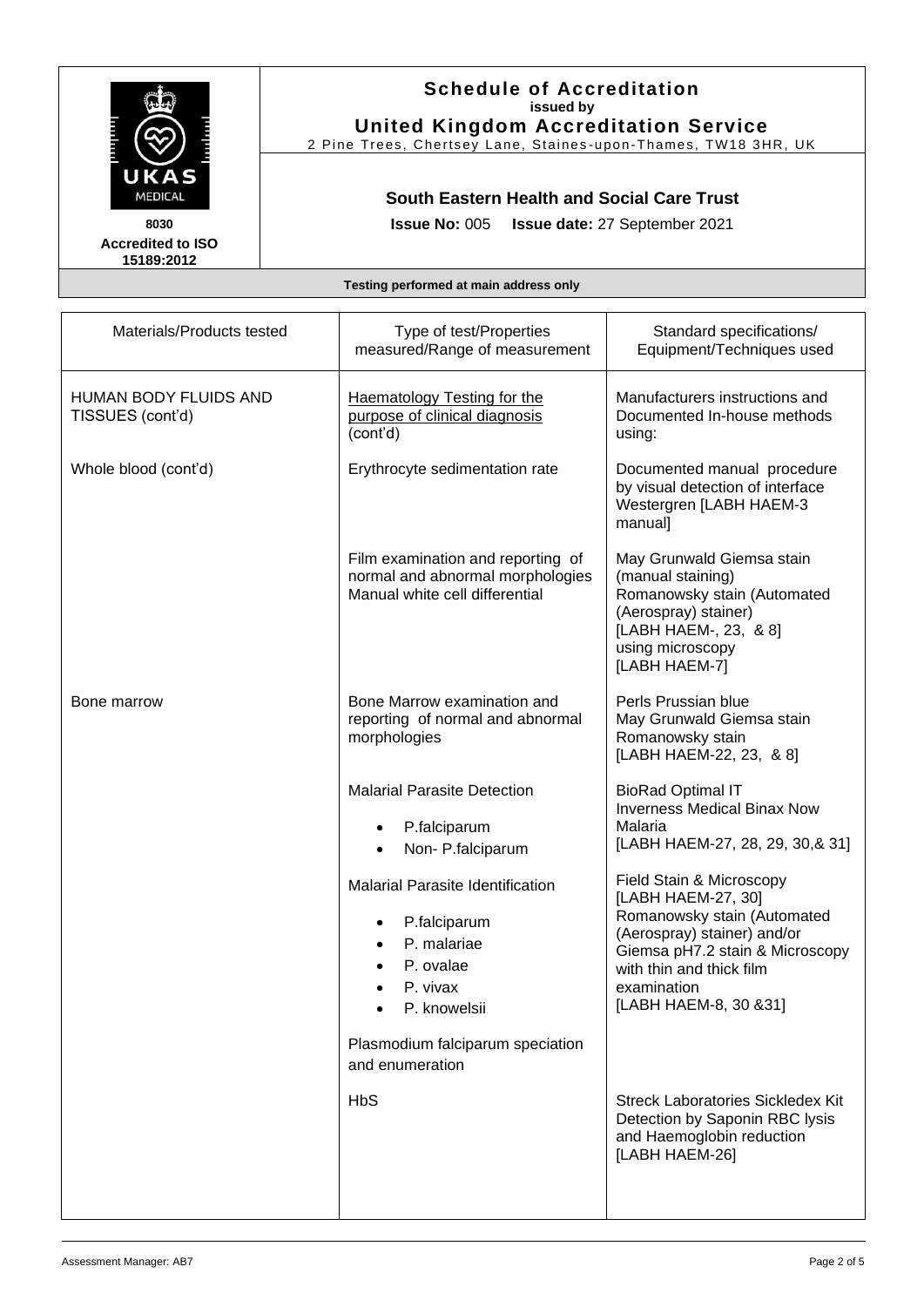|                                                                                                                                                                                          | <b>Schedule of Accreditation</b><br>issued by<br><b>United Kingdom Accreditation Service</b><br>2 Pine Trees, Chertsey Lane, Staines-upon-Thames, TW18 3HR, UK<br><b>South Eastern Health and Social Care Trust</b><br><b>Issue No: 005</b><br>Issue date: 27 September 2021 |                                                                                                                                                                                                                                                                                                                                                                                                                                                                   |                                                                                                                                                                                                              |
|------------------------------------------------------------------------------------------------------------------------------------------------------------------------------------------|------------------------------------------------------------------------------------------------------------------------------------------------------------------------------------------------------------------------------------------------------------------------------|-------------------------------------------------------------------------------------------------------------------------------------------------------------------------------------------------------------------------------------------------------------------------------------------------------------------------------------------------------------------------------------------------------------------------------------------------------------------|--------------------------------------------------------------------------------------------------------------------------------------------------------------------------------------------------------------|
| UKAS<br>MEDICAL<br>8030<br><b>Accredited to ISO</b><br>15189:2012                                                                                                                        |                                                                                                                                                                                                                                                                              |                                                                                                                                                                                                                                                                                                                                                                                                                                                                   |                                                                                                                                                                                                              |
| Testing performed at main address only<br>Materials/Products tested<br>Type of test/Properties<br>Standard specifications/<br>measured/Range of measurement<br>Equipment/Techniques used |                                                                                                                                                                                                                                                                              |                                                                                                                                                                                                                                                                                                                                                                                                                                                                   |                                                                                                                                                                                                              |
| HUMAN BODY FLUIDS AND<br>TISSUES (cont'd)                                                                                                                                                |                                                                                                                                                                                                                                                                              | <b>Haematology Testing for the</b><br>purpose of clinical diagnosis<br>(cont'd)                                                                                                                                                                                                                                                                                                                                                                                   | Manufacturers instructions and<br>Documented In-house methods<br>using:                                                                                                                                      |
| <b>Whole Blood</b>                                                                                                                                                                       |                                                                                                                                                                                                                                                                              | Coagulation:<br><b>APTT</b><br>$\bullet$<br>Fibrinogen<br>$\bullet$<br>PT/INR<br>$\bullet$<br>Factor II<br>$\bullet$<br>Factor V<br>$\bullet$<br>Factor VII<br>$\bullet$<br>Factor VIII<br>$\bullet$<br>Factor IX<br>$\bullet$<br>Factor X<br>$\bullet$<br>Factor XI<br>$\bullet$<br>Factor XII<br>$\bullet$<br>Lupus anticoagulant<br>$\bullet$<br><b>Activated Protein C</b><br>$\bullet$<br>resistance<br>D Dimer<br>Protein S<br>AntithrombinIII<br>Protein C | Werfen ACL TOP 550 analysers<br>using:<br>Clot detection methodology<br>SOP:<br>LABH COAG 6, 7, 3, 8, 14, , 44,<br>16, 47, 49, 45, 31<br>Immunoturbidimetric latex<br>agglutination<br>Chromogenic detection |

 $\mathsf{r}$ 

Т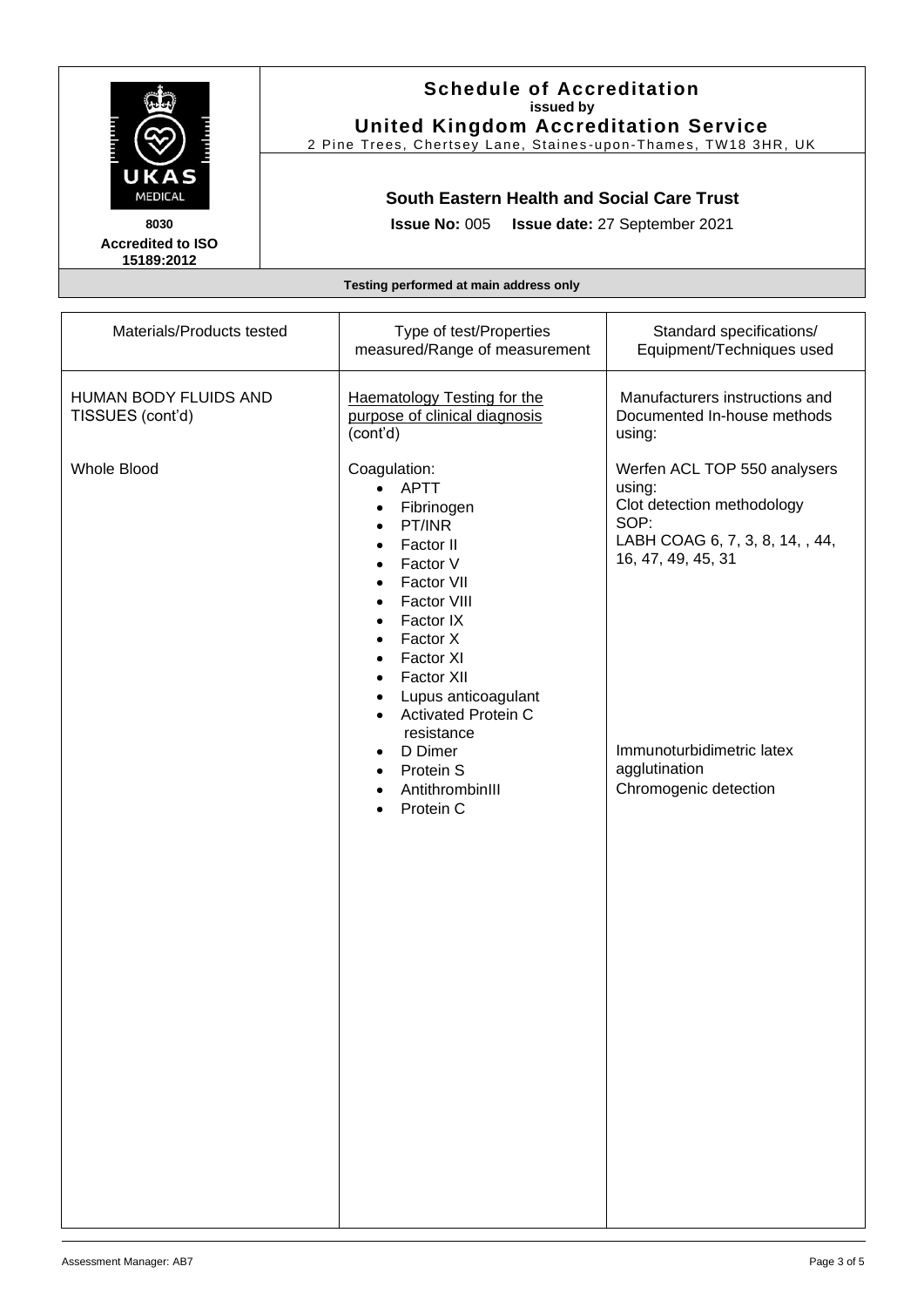| النس سب | FE E |
|---------|------|
|         |      |
| MEDICAL |      |

#### **8030 Accredited to ISO 15189:2012**

### **Schedule of Accreditation issued by United Kingdom Accreditation Service**

2 Pine Trees, Chertsey Lane, Staines -upon -Thames, TW18 3HR, UK

## **South Eastern Health and Social Care Trust**

**Issue No:** 005 **Issue date:** 27 September 2021

### **Testing performed at main address only**

| Materials/Products tested                 | Type of test/Properties<br>measured/Range of measurement                                                                                                                                                                                                                                                                                                                                                                                                 | Standard specifications/<br>Equipment/Techniques used                                                                                           |
|-------------------------------------------|----------------------------------------------------------------------------------------------------------------------------------------------------------------------------------------------------------------------------------------------------------------------------------------------------------------------------------------------------------------------------------------------------------------------------------------------------------|-------------------------------------------------------------------------------------------------------------------------------------------------|
| HUMAN BODY FLUIDS AND<br>TISSUES (cont'd) | <b>Blood Transfusion Testingfor the</b><br>purpose of clinical diagnosis'                                                                                                                                                                                                                                                                                                                                                                                | Manufacturers instructions and<br>Documented In-house methods<br>using:                                                                         |
| Blood (red cells)                         | Blood Group A, B, O and AB<br>groups<br>Rh groups, anitigens-;<br>C, c, D, E, e,<br>Kell blood group system,<br>antigens: K                                                                                                                                                                                                                                                                                                                              | BioRad IH 500 & Gel cards<br>and agglutination interface<br>detection<br>[LABH HBB-137]                                                         |
|                                           | Manual Blood Group/Phenotype<br>A, B, O and AB groups<br>Rh groups, anitigens-;<br>C, c, D, E, e,<br>Kell blood group system,<br>antigens: K<br>Kidd blood group system,<br>antigens: -<br>Jk <sup>a</sup> , Jk <sup>b</sup> ,<br>Duffy blood group system,<br>antigens:-<br>Fy <sup>a</sup> , Fy <sup>b</sup> ,<br>MNS blood group system,<br>antigens:<br>M, N, S, s,<br>Lewis blood group system,<br>antigens:<br>Le <sup>a</sup> , Le <sup>b</sup> , | Manual tube technique using<br>Immucor anti sera<br>[LABH HBB-3, 4 and 30]                                                                      |
| Blood (plasma)                            | <b>Antibody Detection</b>                                                                                                                                                                                                                                                                                                                                                                                                                                | BioRad IH500Gel cards<br>and agglutination interface<br>detection using 3 cell screen<br>Coombs and 3 cell enzyme<br>[LABH HBB-137, LABH HBB-5] |